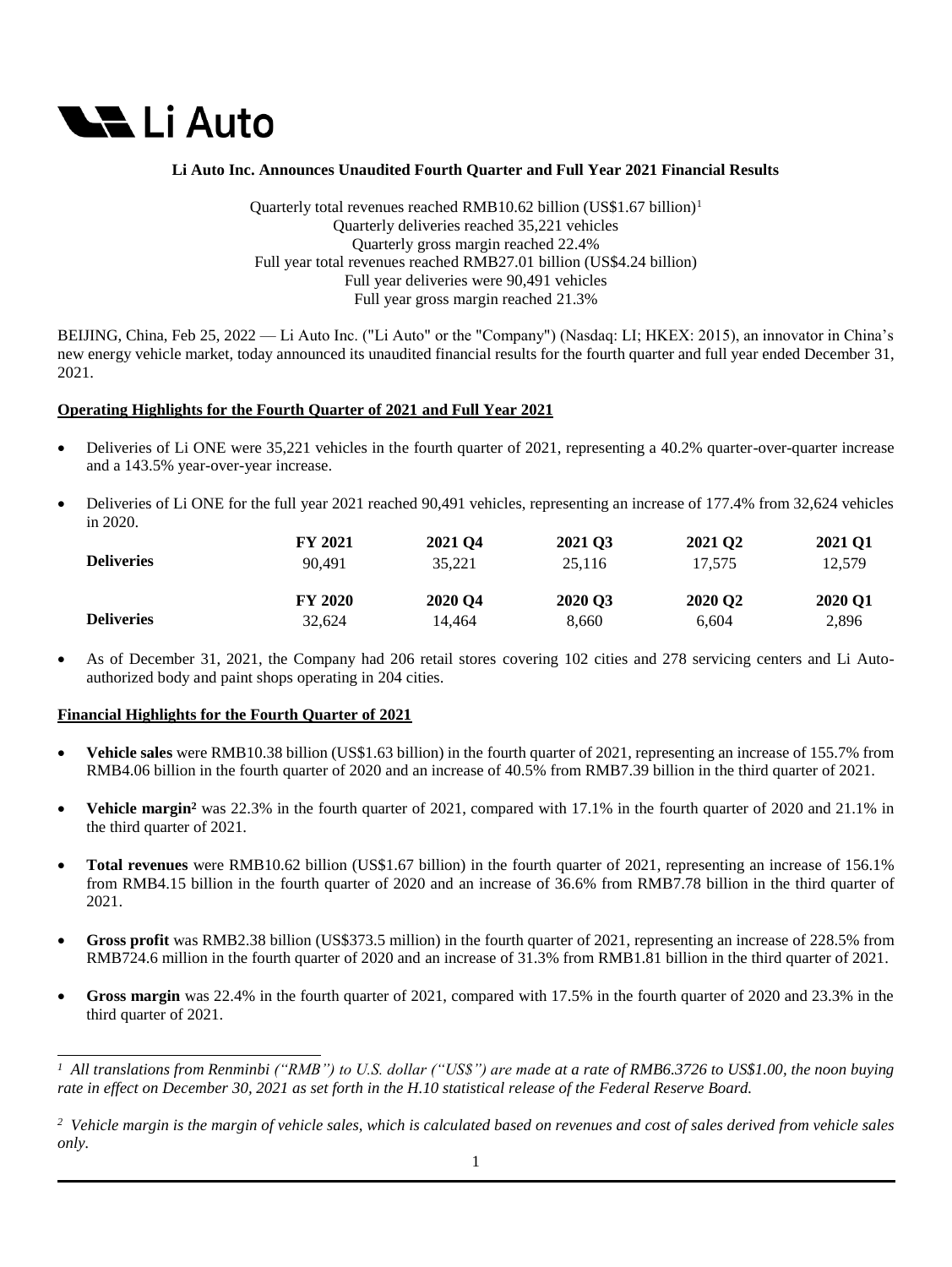- **Income from operations** was RMB24.1 million (US\$3.8 million) in the fourth quarter of 2021, compared with RMB78.9 million loss from operations in the fourth quarter of 2020 and RMB97.8 million loss from operations in the third quarter of 2021. **Non-GAAP income from operations<sup>3</sup>** was RMB415.0 million (US\$65.1 million) in the fourth quarter of 2021, compared with RMB71.1 million Non-GAAP loss from operations<sup>3</sup> in the fourth quarter of 2020 and RMB259.4 million Non-GAAP income from operations in the third quarter of 2021.
- **Net Income** was RMB295.5 million (US\$46.4 million) in the fourth quarter of 2021, compared with RMB107.5 million net income in the fourth quarter of 2020 and RMB21.5 million net loss in the third quarter of 2021. **Non-GAAP net income<sup>3</sup>** was RMB686.4 million (US\$107.7 million) in the fourth quarter of 2021, representing an increase of 494.7% from RMB115.4 million in the fourth quarter of 2020 and an increase of 104.5% from RMB335.7 million in the third quarter of 2021.
- **Operating cash flow** was RMB3.84 billion (US\$602.1 million) in the fourth quarter of 2021, representing an increase of 110.7% from RMB1.82 billion in the fourth quarter of 2020 and an increase of 76.9% from RMB2.17 billion in the third quarter of 2021.
- **Free cash flow<sup>4</sup>** was RMB1.62 billion (US\$253.5 million) in the fourth quarter of 2021, compared with RMB1.60 billion in the fourth quarter of 2020 and RMB1.16 billion in the third quarter of 2021.

### **Key Financial Results**

(in millions, except for percentages)

|                                        |                             | <b>For the Three Months Ended</b> |                      |        | $%$ Change <sup>5</sup> |  |  |
|----------------------------------------|-----------------------------|-----------------------------------|----------------------|--------|-------------------------|--|--|
|                                        | December 31,<br><b>2020</b> | September 30,<br>2021             | December 31,<br>2021 | YoY    | QoQ                     |  |  |
|                                        | RMB                         | <b>RMB</b>                        | <b>RMB</b>           |        |                         |  |  |
| Vehicle sales                          | 4,057.7                     | 7,385.8                           | 10,375.7             | 155.7% | 40.5%                   |  |  |
| Vehicle margin                         | 17.1%                       | 21.1%                             | 22.3%                | 5.2%   | 1.2%                    |  |  |
|                                        |                             |                                   |                      |        |                         |  |  |
| Total revenues                         | 4,146.9                     | 7,775.2                           | 10,620.5             | 156.1% | 36.6%                   |  |  |
| Gross profit                           | 724.6                       | 1,812.0                           | 2,380.0              | 228.5% | 31.3%                   |  |  |
| Gross margin                           | 17.5%                       | 23.3%                             | 22.4%                | 4.9%   | (0.9)%                  |  |  |
|                                        |                             |                                   |                      |        |                         |  |  |
| (Loss)/Income from operations          | (78.9)                      | (97.8)                            | 24.1                 | N/A    | N/A                     |  |  |
| Non-GAAP (loss)/income from operations | (71.1)                      | 259.4                             | 415.0                | N/A    | 60.0%                   |  |  |
|                                        |                             |                                   |                      |        |                         |  |  |
| Net income/(loss)                      | 107.5                       | (21.5)                            | 295.5                | 174.9% | N/A                     |  |  |
| Non-GAAP net income                    | 115.4                       | 335.7                             | 686.4                | 494.8% | 104.5%                  |  |  |
| Operating cash flow                    | 1,821.3                     | 2,169.5                           | 3,836.9              | 110.7% | 76.9%                   |  |  |
| Free cash flow                         | 1,599.1                     | 1,165.0                           | 1,615.4              | 1.0%   | 38.7%                   |  |  |

*<sup>3</sup> The Company's Non-GAAP financial measures exclude share-based compensation expenses, changes in fair value of warrants and derivative liabilities, accretion on convertible redeemable preferred shares to redemption value, and the effect of exchange rate changes on convertible redeemable preferred shares. See "Unaudited Reconciliation of GAAP and Non-GAAP Results" set forth at the end of this press release.*

*4 Free cash flow represents operating cash flow less capital expenditures, which is considered a Non-GAAP financial measure.*

*<sup>5</sup> Except for vehicle margin and gross margin, where absolute changes instead of percentage changes are presented.*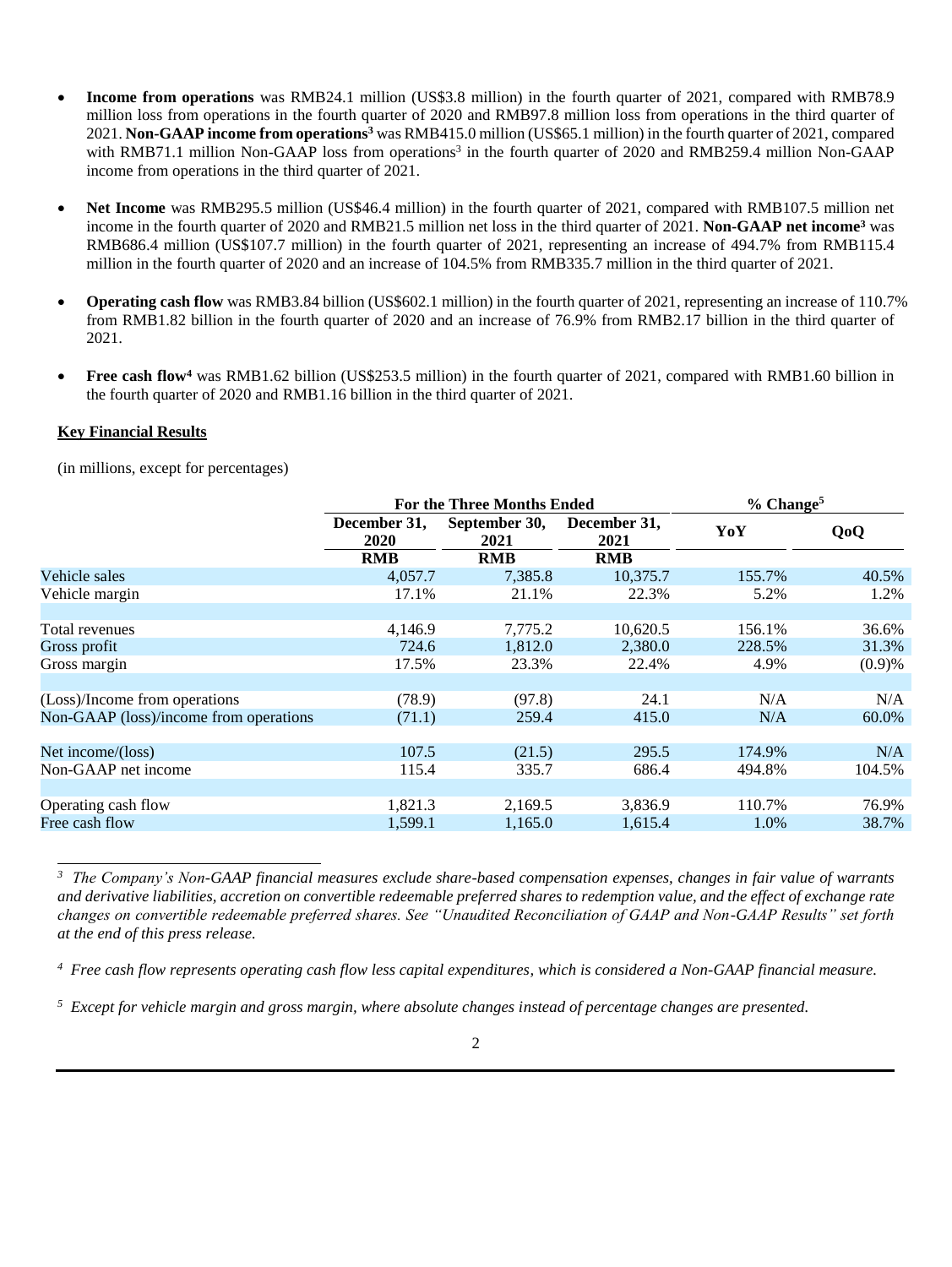#### **Financial Highlights for the Full Year 2021**

- **Vehicle sales** were RMB26.13 billion (US\$4.10 billion) in 2021, representing an increase of 181.5% from RMB9.28 billion in 2020.
- **Vehicle margin** was 20.6% in 2021, compared with 16.4% in 2020.
- **Total revenues** were RMB27.01 billion (US\$4.24 billion) in 2021, representing an increase of 185.6% from RMB9.46 billion in 2020.
- **Gross profit** was RMB5.76 billion (US\$904.1 million) in 2021, representing an increase of 271.9% from RMB1.55 billion in 2020.
- **Gross margin** was 21.3% in 2021, compared with 16.4% in 2020.
- Loss from operations was RMB1.02 billion (US\$159.6 million) in 2021, representing an increase of 52.0% from RMB669.3 million in 2020. **Non-GAAP income from operations** was RMB84.0 million (US\$13.2 million) in 2021, compared with RMB526.5 million Non-GAAP loss from operations in 2020.
- **Net loss** was RMB321.5 million (US\$50.4 million) in 2021, representing an increase of 111.9% from RMB151.7 million in 2020. **Non-GAAP net income** was RMB779.9 million (US\$122.4 million) in 2021, compared with RMB281.2 million Non-GAAP net  $loss<sup>3</sup>$  in 2020.
- **Operating cash flow** was RMB8.34 billion (US\$1.31 billion) in 2021, representing an increase of 165.6% from RMB3.14 billion in 2020.
- Free cash flow was RMB4.33 billion (US\$679.9 million) in 2021, representing an increase of 75.8% from RMB2.46 billion in 2020.

#### **Key Financial Results**

(in millions, except for percentages)

|                                        | <b>For the Year Ended</b> |                          | $%$ Change <sup>5</sup> |  |
|----------------------------------------|---------------------------|--------------------------|-------------------------|--|
|                                        | <b>December 31, 2020</b>  | <b>December 31, 2021</b> | YoY                     |  |
|                                        | <b>RMB</b>                | <b>RMB</b>               |                         |  |
| Vehicle sales                          | 9,282.7                   | 26,128.5                 | 181.5%                  |  |
| Vehicle margin                         | 16.4%                     | 20.6%                    | 4.2%                    |  |
|                                        |                           |                          |                         |  |
| Total revenues                         | 9,456.6                   | 27,009.8                 | 185.6%                  |  |
| Gross profit                           | 1,549.3                   | 5,761.5                  | 271.9%                  |  |
| Gross margin                           | 16.4%                     | 21.3%                    | 4.9%                    |  |
|                                        |                           |                          |                         |  |
| Loss from operations                   | (669.3)                   | (1,017.3)                | 52.0%                   |  |
| Non-GAAP (loss)/income from operations | (526.5)                   | 84.0                     | N/A                     |  |
|                                        |                           |                          |                         |  |
| Net loss                               | (151.7)                   | (321.5)                  | 111.9%                  |  |
| Non-GAAP net (loss)/income             | (281.2)                   | 779.9                    | N/A                     |  |
|                                        |                           |                          |                         |  |
| Operating cash flow                    | 3,139.8                   | 8,340.4                  | 165.6%                  |  |
| Free cash flow                         | 2,464.6                   | 4,332.7                  | 75.8%                   |  |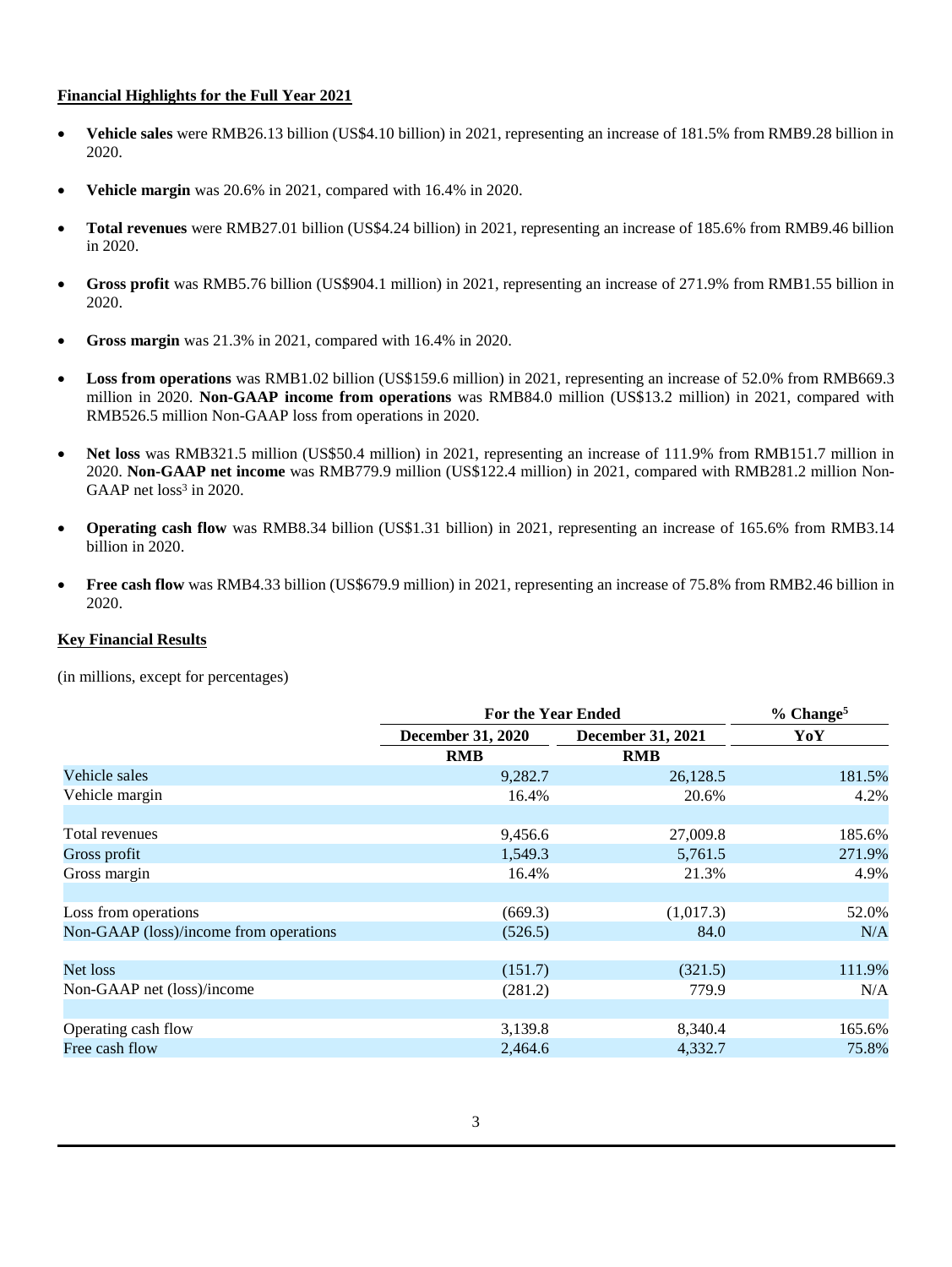## **Recent Developments**

## **Deliveries Update**

• In January 2022, the Company delivered 12,268 Li ONEs, representing a 128.1% increase from January 2021. As of January 31, 2022, the Company had 220 retail stores covering 105 cities, in addition to 276 servicing centers and Li Auto-authorized body and paint shops operating in 204 cities.

### **OTA 3.0 Release**

In December 2021, the Company released the OTA 3.0 update to all Li ONE users, further enhancing their in-car experience. This update features the Navigation on ADAS (NOA) and vision-enhanced Automatic Emergency Braking (AEB) functions for the 2021 Li ONE. The OTA 3.0 update also includes an upgraded version of Li ONE's smart in-car voice assistant, Li Xiang Tong Xue (理想同学), which now supports more advanced voice instructions for in-car applications and vehicle control settings.

### **Chongqing Manufacturing Base**

• In December 2021, the Company agreed to establish a strategic cooperation framework with the Chongqing municipal government to build its Chongqing manufacturing base in the Liangjiang New Area. The addition of this manufacturing base will further enhance the Company's ability to meet increasingly strong market demand and cement its foundation for continued growth.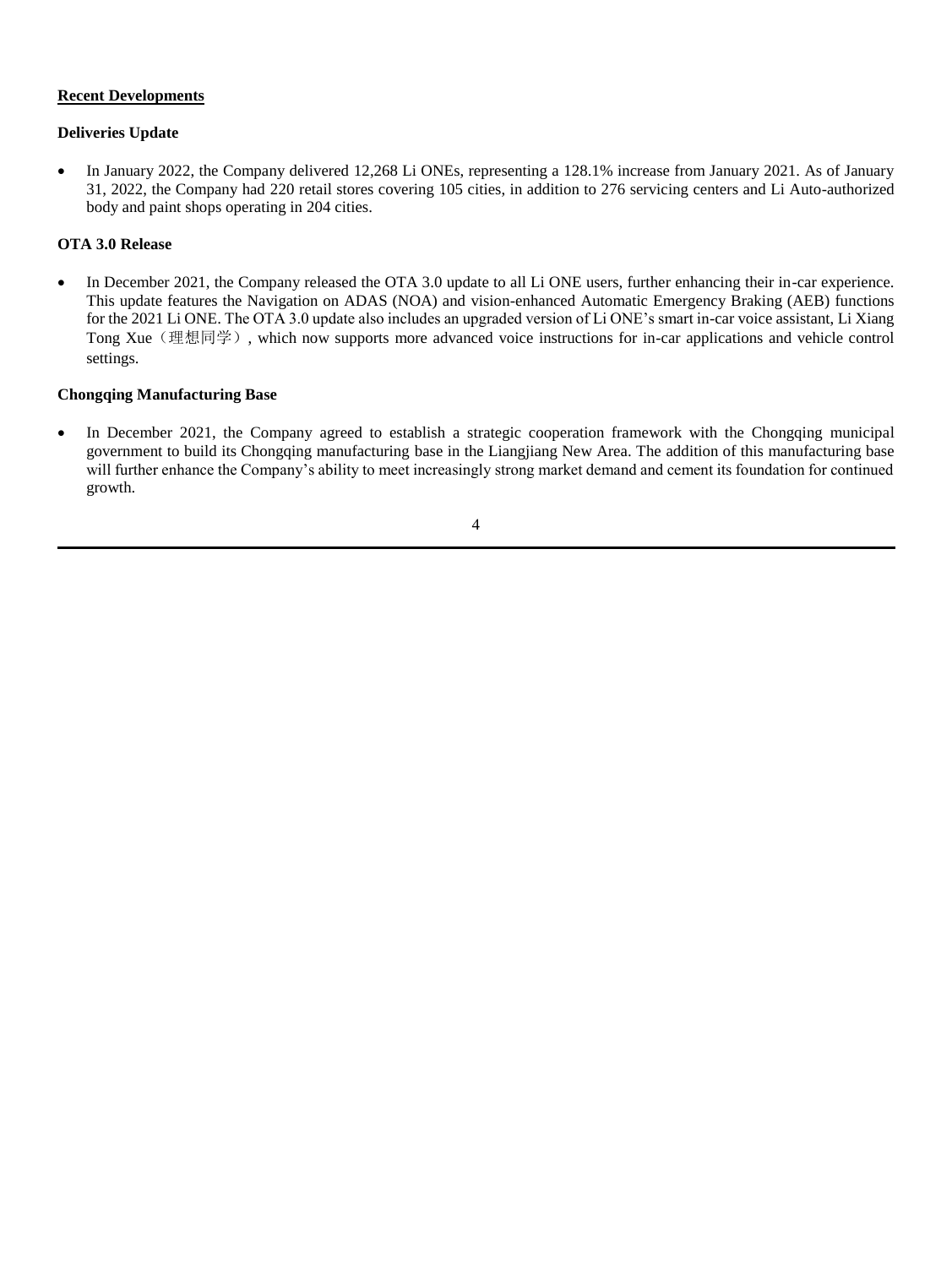## **CEO and CFO Comments**

Mr. Xiang Li, founder, chairman, and chief executive officer of Li Auto, commented, "We achieved profitability and RMB3.8 billion operating cash flow in the fourth quarter even as we accelerated the pace of R&D investment and sales network expansion – a significant reflection of our operating excellence.

"In December 2021, we introduced the OTA 3.0 update to all our Li ONE users, which features our full-stack self-developed NOA and full AEB functions enhanced by vision perception algorithm to enable safer and easier driving. It made us the third automaker in the world capable of full-stack self-development of NOA. Due to its outstanding AEB performance, Li ONE was awarded Champion of the Year 2021 accolade during a third-party AEB test, where it was the only assessed model capable of accurately identifying crossing vehicles and two-wheelers, demonstrating our strong ADAS R&D capabilities. As of January 31, 2022, we provided NOA to over 70,000 family users. In 2022, we will remain focused on R&D investment, further elevating our capabilities to provide our users with products and services that offer greater safety, convenience and comfort."

"Our robust performance in the fourth quarter of 2021 capped a remarkable year of growth for Li Auto," added Mr. Tie Li, Li Auto's chief financial officer. "Driven by an impressive number of vehicle deliveries, we achieved revenues of RMB10.6 billion for the fourth quarter and RMB27.0 billion for the full year of 2021, up 156.1% and 185.6% year over year, respectively. Our vehicle margin in the fourth quarter increased to 22.3% and full-year vehicle margin came in at 20.6%, boosted by our outstanding operating efficiency in manufacturing and supply chain management. Additionally, as we continued to scale up deliveries while remaining highly focused on disciplined execution, our full-year operating cash flow reached RMB8.3 billion, providing us with strong support for R&D investment and business growth."

### **Financial Results for the Fourth Quarter of 2021**

#### **Revenues**

- **Total revenues** were RMB10.62 billion (US\$1.67 billion) in the fourth quarter of 2021, representing an increase of 156.1% from RMB4.15 billion in the fourth quarter of 2020 and an increase of 36.6% from RMB7.78 billion in the third quarter of 2021.
- **Vehicle sales** were RMB10.38 billion (US\$1.63 billion) in the fourth quarter of 2021, representing an increase of 155.7% from RMB4.06 billion in the fourth quarter of 2020 and an increase of 40.5% from RMB7.39 billion in the third quarter of 2021. The increase in revenue from vehicle sales over the fourth quarter of 2020 and the third quarter of 2021 was mainly attributable to the increase of vehicle deliveries in the fourth quarter of 2021.
- **Other sales and services** were RMB244.7 million (US\$38.4 million) in the fourth quarter of 2021, representing an increase of 174.5% from RMB89.2 million in the fourth quarter of 2020 and a decrease of 37.1% from RMB389.4 million in the third quarter of 2021. The increase in revenue from other sales and services over the fourth quarter of 2020 was mainly attributable to increased sales of charging stalls, accessories and services in line with higher accumulated vehicle sales. The decrease in revenue from other sales and services over the third quarter of 2021 was attributable to the sales of automotive regulatory credits in the third quarter of 2021, which did not recur in the fourth quarter of 2021.

#### **Cost of Sales and Gross Margin**

- **Cost of sales** was RMB8.24 billion (US\$1.29 billion) in the fourth quarter of 2021, representing an increase of 140.8% from RMB3.42 billion in the fourth quarter of 2020 and an increase of 38.2% from RMB5.96 billion in the third quarter of 2021. The increase in cost of sales over the fourth quarter of 2020 and the third quarter of 2021 was in line with revenue growth, which was mainly driven by the increase in vehicle deliveries in the fourth quarter of 2021.
- **Gross profit** was RMB2.38 billion (US\$373.5 million) in the fourth quarter of 2021, representing an increase of 228.5% from RMB724.6 million in the fourth quarter of 2020 and an increase of 31.3% from RMB1.81 billion in the third quarter of 2021.
- **Vehicle margin** was 22.3% in the fourth quarter of 2021, compared with 17.1% in the fourth quarter of 2020 and 21.1% in the third quarter of 2021. The increase in vehicle margin over the fourth quarter of 2020 was primarily driven by higher average selling price attributable to the increase of vehicle deliveries of 2021 Li ONE since its release in May 2021.
- **Gross margin** was 22.4% in the fourth quarter of 2021, compared with 17.5% in the fourth quarter of 2020 and 23.3% in the third quarter of 2021.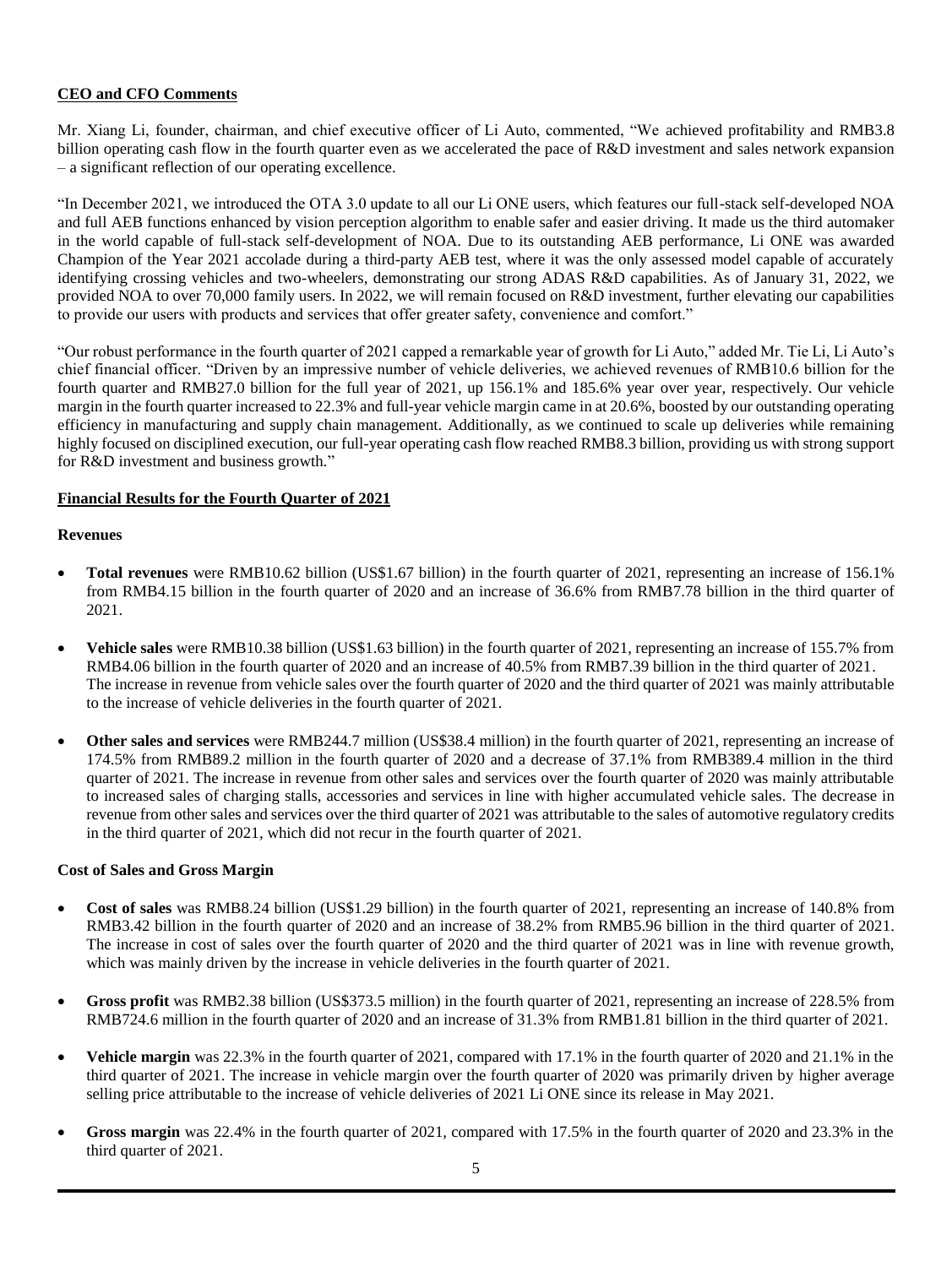# **Operating Expenses**

- **Operating expenses** were RMB2.36 billion (US\$369.7 million) in the fourth quarter of 2021, representing an increase of 193.2% from RMB803.5 million in the fourth quarter of 2020 and an increase of 23.4% from RMB1.91 billion in the third quarter of 2021.
- **Research and development expenses** were RMB1.23 billion (US\$193.0 million) in the fourth quarter of 2021, representing an increase of 228.7% from RMB374.2 million in the fourth quarter of 2020 and an increase of 38.4% from RMB888.5 million in the third quarter of 2021. The increase in research and development expenses over the fourth quarter of 2020 and the third quarter of 2021 was primarily driven by increased employee compensation as a result of growing number of research and development staff as well as increased costs associated with new products developments.
- **Selling, general and administrative expenses** were RMB1.13 billion (US\$176.7 million) in the fourth quarter of 2021, representing an increase of 162.2% from RMB429.3 million in the fourth quarter of 2020 and an increase of 10.2% from RMB1.02 billion in the third quarter of 2021. The increase in selling, general and administrative expenses over the fourth quarter of 2020 was primarily driven by increased employee compensation as a result of growing number of staff, as well as increased marketing and promotional activities and rental expenses associated with the expansion of the Company's sales network.

## **Income/Loss from Operations**

• **Income from operations** was RMB24.1 million (US\$3.8 million) in the fourth quarter of 2021, compared with RMB78.9 million loss from operations in the fourth quarter of 2020 and RMB97.8 million loss from operations in the third quarter of 2021. **Non-GAAP income from operations** was RMB415.0 million (US\$65.1 million) in the fourth quarter of 2021, compared with RMB71.1 million Non-GAAP loss from operations in the fourth quarter of 2020 and RMB259.4 million Non-GAAP income from operations in the third quarter of 2021.

### **Net Income/Loss and Net Earnings/Loss Per Share**

- **Net Income** was RMB295.5 million (US\$46.4 million) in the fourth quarter of 2021, compared with RMB107.5 million net income in the fourth quarter of 2020 and RMB21.5 million net loss in the third quarter of 2021. **Non-GAAP net income** was RMB686.4 million (US\$107.7million) in the fourth quarter of 2021, representing an increase of 494.7% from RMB115.4 million in the fourth quarter of 2020 and an increase of 104.5% from RMB335.7 million in the third quarter of 2021.
- **Basic and diluted net earnings per ADS<sup>6</sup> attributable to ordinary shareholders** were RMB0.31 (US\$0.05) and RMB0.29 (US\$0.05), respectively in the fourth quarter of 2021. **Non-GAAP basic and diluted net earnings per ADS attributable to ordinary shareholders<sup>3</sup>** were RMB0.71 (US\$0.11) and RMB0.68 (US\$0.11), respectively in the fourth quarter of 2021.

## **Cash Position, Operating Cash Flow and Free Cash Flow**

- **Balance of cash and cash equivalents, restricted cash, time deposits and short-term investments** was RMB50.16 billion (US\$7.87 billion) as of December 31, 2021.
- **Operating cash flow** was RMB3.84 billion (US\$602.1 million) in the fourth quarter of 2021, representing an increase of 110.7% from RMB1.82 billion in the fourth quarter of 2020 and an increase of 76.9% from RMB2.17 billion in the third quarter of 2021.
- **Free cash flow** was RMB1.62 billion (US\$253.5 million) in the fourth quarter of 2021, compared with RMB1.60 billion in the fourth quarter of 2020 and RMB1.16 billion in the third quarter of 2021.

*<sup>6</sup> Each ADS represents two Class A ordinary shares.*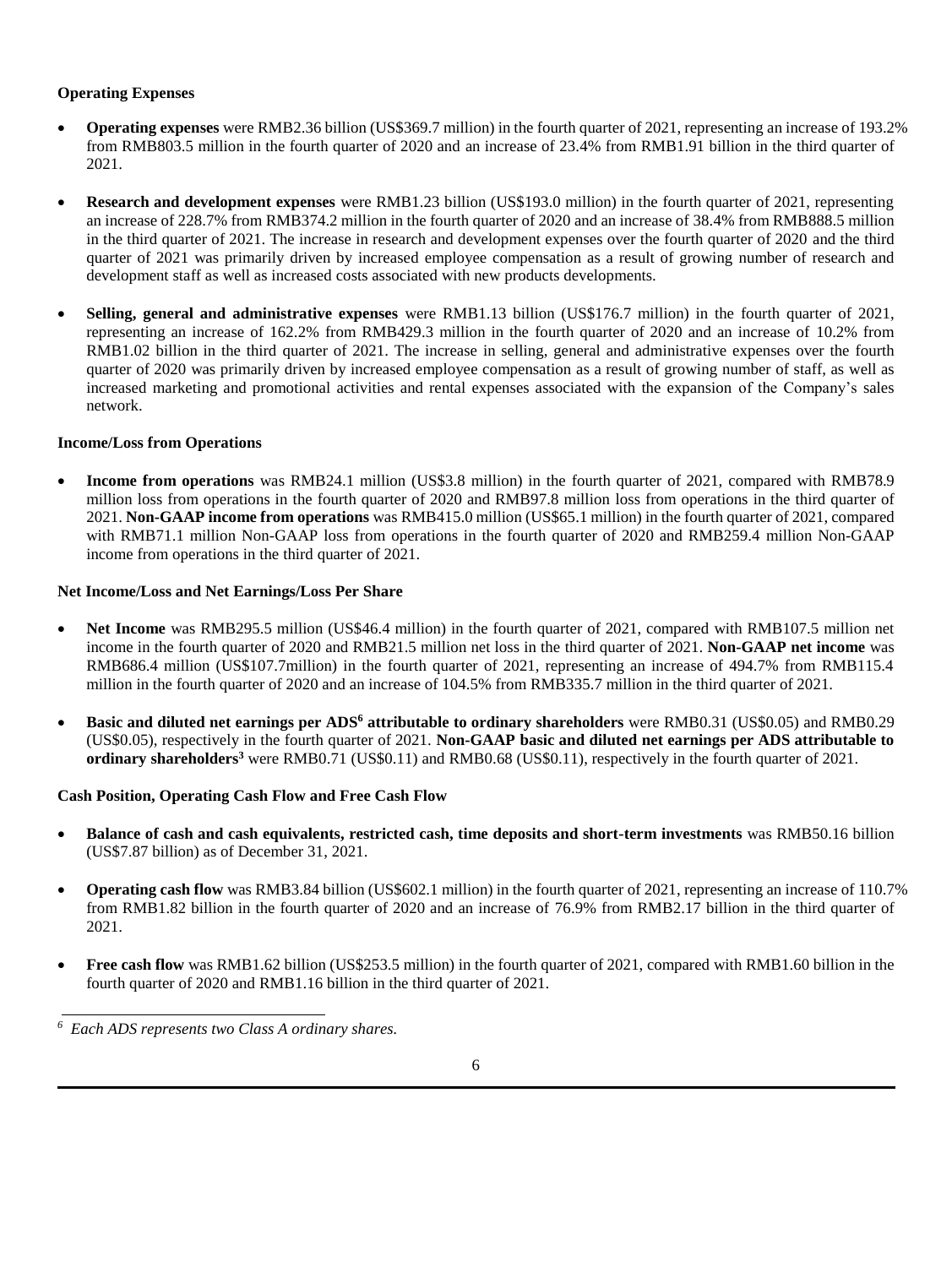## **Financial Results for the Full Year 2021**

### **Revenues**

- **Total revenues** were RMB27.01 billion (US\$4.24 billion) in 2021, representing an increase of 185.6% from RMB9.46 billion in 2020.
- **Vehicle sales** were RMB26.13 billion (US\$4.10 billion) in 2021, representing an increase of 181.5% from RMB9.28 billion in 2020. The increase in revenue from vehicle sales was mainly attributable to the increase of vehicle deliveries in 2021.
- **Other sales and services** were RMB881.3 million (US\$138.3 million) in 2021, representing an increase of 406.8% from RMB173.9 million in 2020. The increase in revenue from other sales and services was mainly attributable to increased sales of charging stalls, accessories and services in line with higher accumulated vehicle sales, and the sales of automotive regulatory credits.

### **Cost of Sales and Gross Margin**

- **Cost of sales** was RMB21.25 billion (US\$3.33 billion) in 2021, representing an increase of 168.7% from RMB7.91 billion in 2020. The increase in cost of sales was in line with revenue growth, which was mainly driven by the increase in vehicle deliveries in 2021.
- **Gross profit** was RMB5.76 billion (US\$904.1 million) in 2021, representing an increase of 271.9% from RMB1.55 billion in 2020.
- **Vehicle margin** was 20.6% in 2021, compared with 16.4% in 2020. The increase in vehicle margin was primarily driven by improved cost control in supply chain management and higher average selling price attributable to the increase of vehicle deliveries in 2021, with the launch of the 2021 Li ONE in May 2021.
- **Gross margin** was 21.3% in 2021, compared with 16.4% in 2020. The increase was mainly driven by the increase of vehicle margin.

#### **Operating Expenses**

- **Operating expenses** were RMB6.78 billion (US\$1.06 billion) in 2021, representing an increase of 205.5% from RMB2.22 billion in 2020.
- **Research and development expenses** were RMB3.29 billion (US\$515.7 million) in 2021, representing an increase of 198.8% from RMB1.10 billion in 2020. The increase in research and development expenses was primarily attributable to increased employee compensation as a result of growing number of research and development staff as well as increased costs associated with new products developments.
- **Selling, general and administrative expenses** were RMB3.49 billion (US\$548.0 million) in 2021, representing an increase of 212.1% from RMB1.12 billion in 2020. The increase in selling, general and administrative expenses was primarily driven by increased employee compensation as a result of growing number of staff, as well as increased marketing and promotional activities and rental expenses associated with the expansion of the Company's sales network.

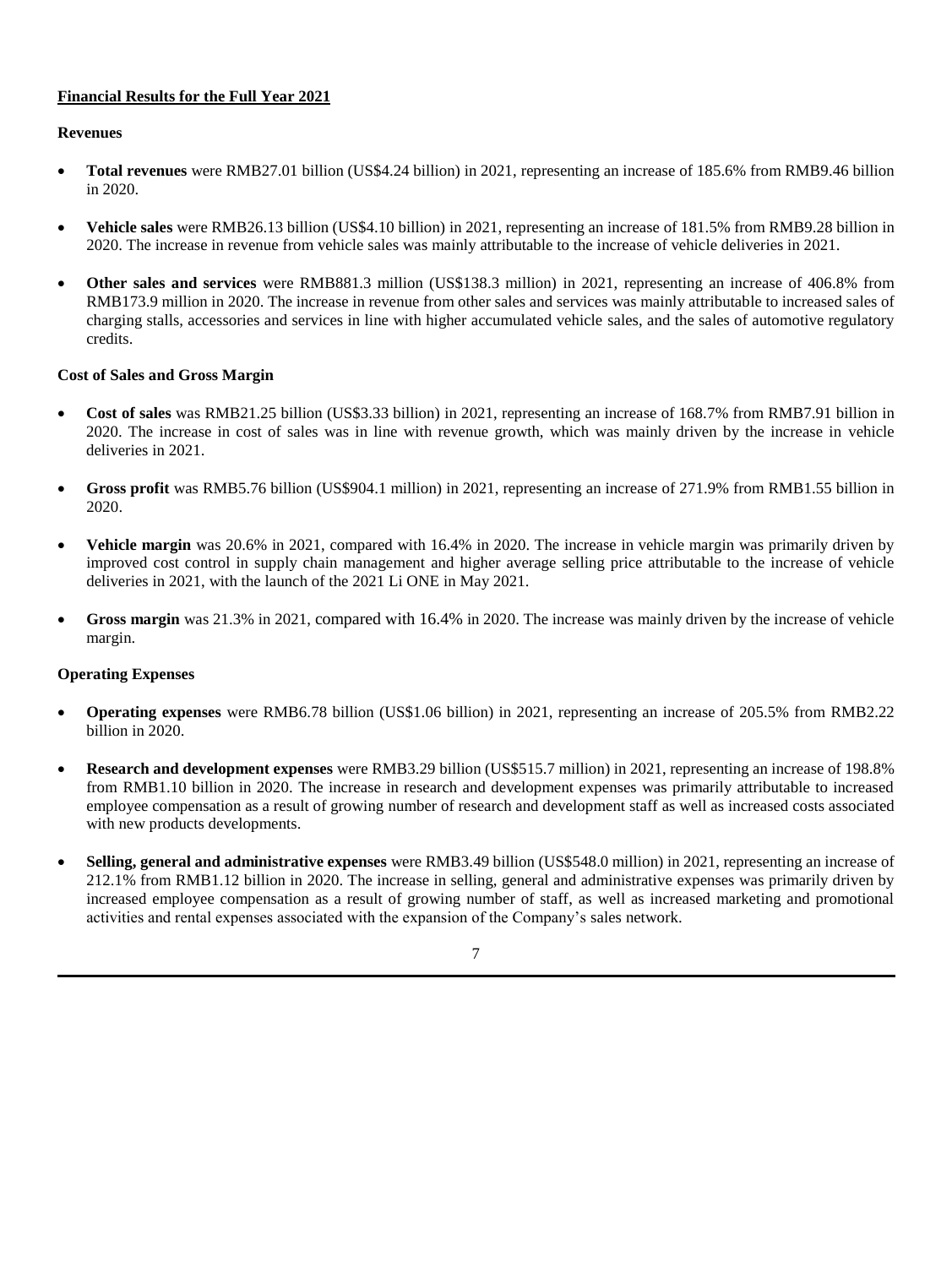### **Income/Loss from Operations**

• Loss from operations was RMB1.02 billion (US\$159.6 million) in 2021, representing an increase of 52.0% from RMB669.3 million in 2020. **Non-GAAP income from operations** was RMB84.0 million (US\$13.2 million) in 2021, compared with RMB526.5 million Non-GAAP loss from operations in 2020.

## **Net Income/Loss and Net Earnings/Loss Per Share**

- Net loss was RMB321.5 million (US\$50.4 million) in 2021, representing an increase of 111.9% from RMB151.7 million in 2020. **Non-GAAP net income** was RMB779.9 million (US\$122.4 million) in 2021, compared with RMB281.2 million Non-GAAP net loss in 2020.
- **Basic and diluted loss per ADS attributable to ordinary shareholders** were both RMB0.35 (US\$0.05) in 2021. **Non-GAAP basic and diluted net earnings per ADS attributable to ordinary shareholders** were RMB0.84 (US\$0.13) and RMB0.81 (US\$0.13), respectively in 2021. As of December 31, 2021, the Company had 1,929,562,426 ordinary shares outstanding.

# **Operating Cash Flow and Free Cash Flow**

- **Operating cash flow** was RMB8.34 billion (US\$1.31 billion) in 2021, representing an increase of 165.6% from RMB3.14 billion in 2020.
- **Free cash flow** was RMB4.33 billion (US\$679.9 million) in 2021, representing an increase of 75.8% from RMB2.46 billion in 2020.

### **Employees**

As of December 31, 2021, the Company had a total of 11,901 employees.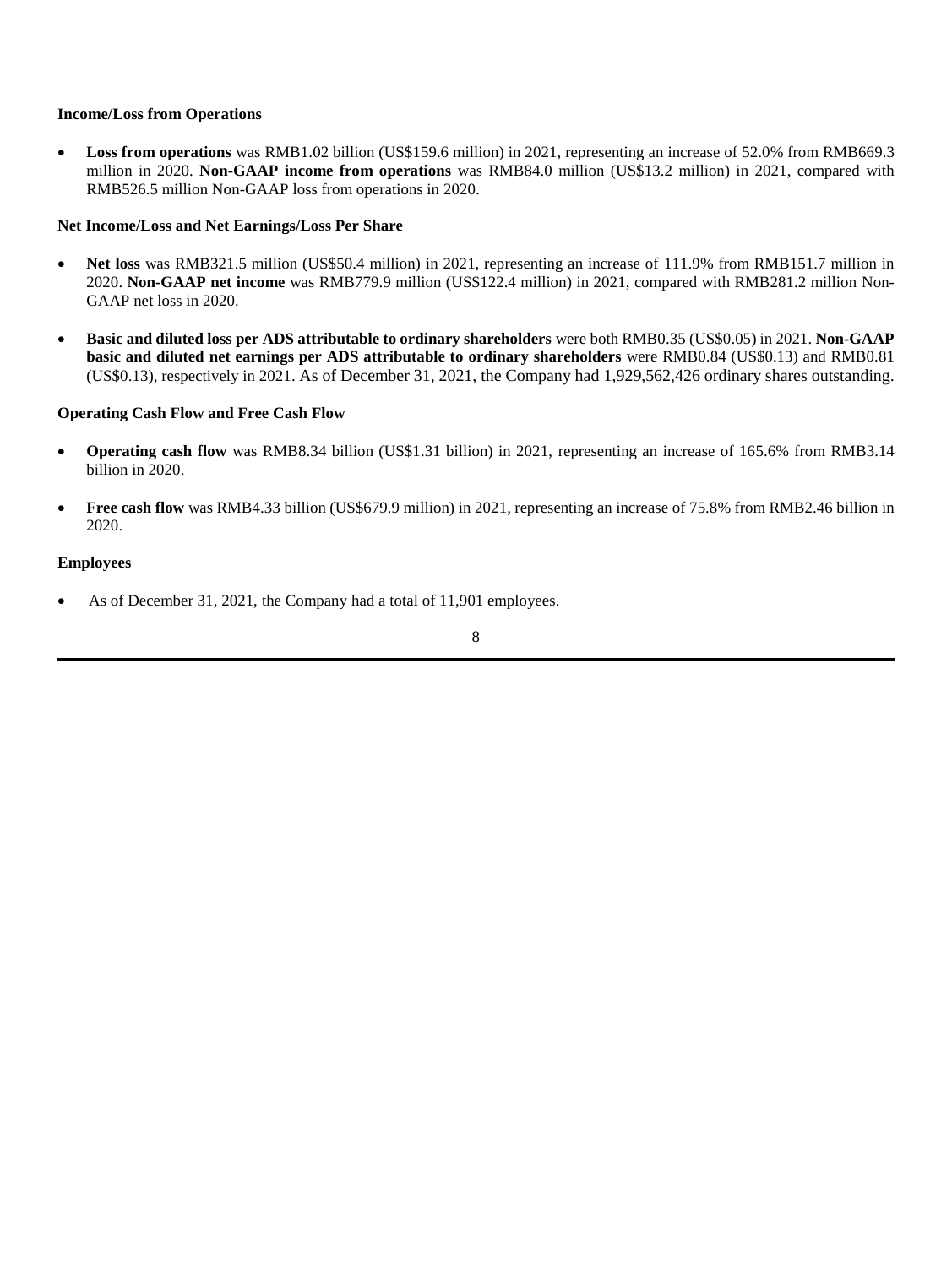### **Business Outlook**

For the first quarter of 2022, the Company expects:

- **Deliveries of vehicles** to be between 30,000 and 32,000 vehicles, representing an increase of 138.5% to 154.4% from the first quarter of 2021.
- **Total revenues** to be between RMB8.84 billion (US\$1.39 billion) and RMB9.43 billion (US\$1.48 billion), representing an increase of 147.2% to 163.7% from the first quarter of 2021.

This business outlook reflects the Company's current and preliminary view on the business situation and market condition, which is subject to change.

### **Conference Call**

Management will hold a conference call at 7:30 a.m. U.S. Eastern Time on Friday, February 25, 2022 (8:30 p.m. Beijing Time on February 25, 2022) to discuss financial results and answer questions from investors and analysts.

For participants who wish to join the call, please complete online registration using the link provided below at least 20 minutes prior to the scheduled call start time. Upon registration, participants will receive the conference call access information, including dial-in numbers, Direct Event passcode, a unique registrant ID and an e-mail with detailed instructions to join the conference call.

Participant Online Registration: http://apac.directeventreg.com/registration/event/8046297

A replay of the conference call will be accessible through March 6, 2022, by dialing the following numbers:

| <b>United States:</b> | $+1 - 855 - 452 - 5696$ |
|-----------------------|-------------------------|
| Mainland China:       | $+86-400-602-2065$      |
| Hong Kong, China:     | $+852-3051-2780$        |
| International:        | $+61-2-8199-0299$       |
| Conference ID:        | 8046297                 |

Additionally, a live and archived webcast of the conference call will be available on the Company's investor relations website at http://ir.lixiang.com.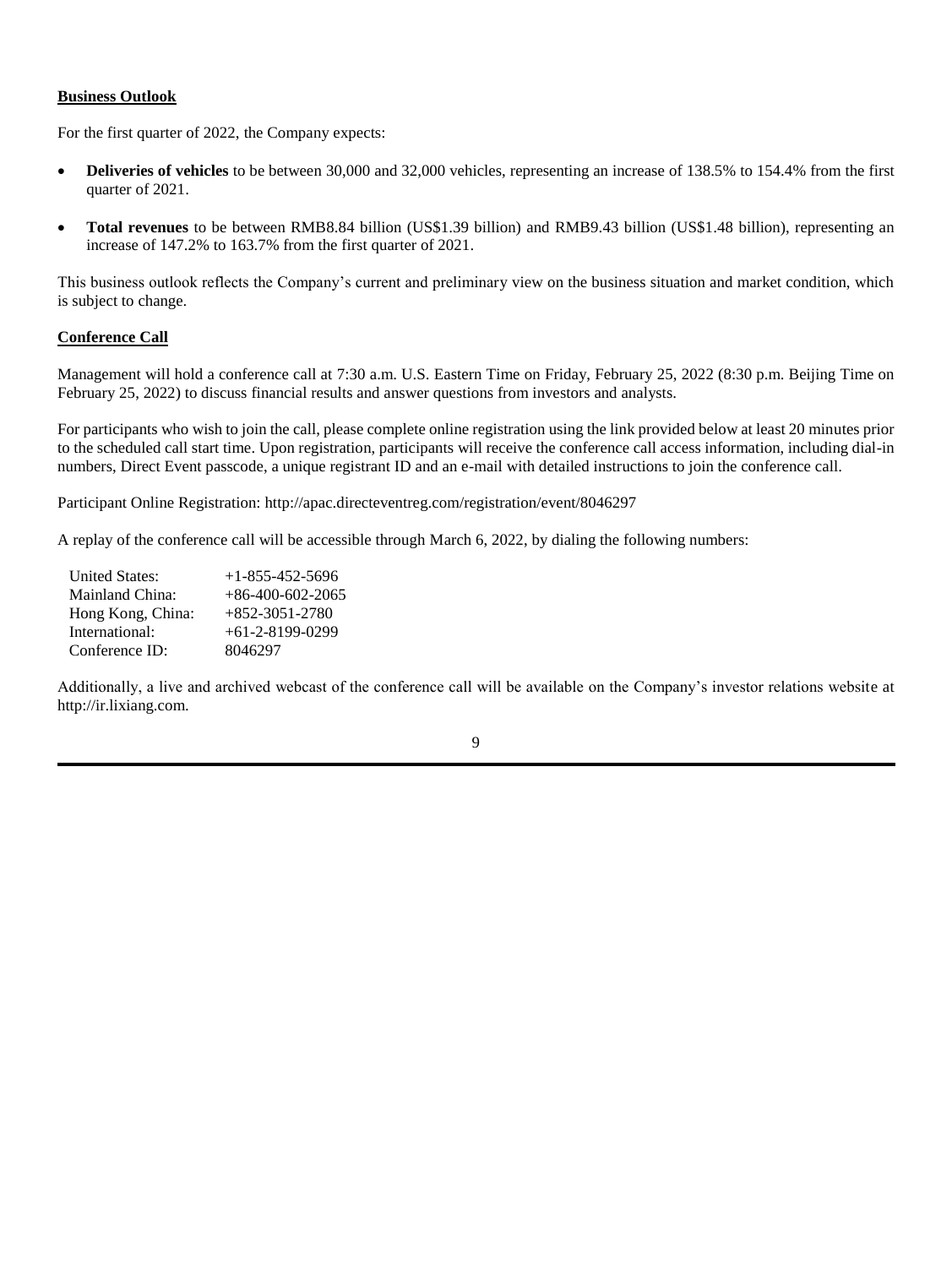### **Non-GAAP Financial Measure**

The Company uses Non-GAAP measures, such as Non-GAAP income/loss from operations, Non-GAAP net income/loss, Non-GAAP basic and diluted net earnings/loss per ADS attributable to ordinary shareholders and free cash flow, in evaluating its operating results and for financial and operational decision-making purposes. By excluding the impact of share-based compensation expenses, changes in fair value of warrants and derivative liabilities, accretion on convertible redeemable preferred shares to redemption value and the effect of exchange rate changes on convertible redeemable preferred shares, the Company believes that the Non-GAAP financial measures help identify underlying trends in its business and enhance the overall understanding of the Company's past performance and future prospects. The Company also believes that the Non-GAAP financial measures allow for greater visibility with respect to key metrics used by the Company's management in its financial and operational decision-making.

The Non-GAAP financial measures are not presented in accordance with U.S. GAAP and may be different from Non-GAAP methods of accounting and reporting used by other companies. The Non-GAAP financial measures have limitations as analytical tools and when assessing the Company's operating performance, investors should not consider them in isolation, or as a substitute for net loss or other consolidated statements of comprehensive loss data prepared in accordance with U.S. GAAP. The Company encourages investors and others to review its financial information in its entirety and not rely on a single financial measure.

The Company mitigates these limitations by reconciling the Non-GAAP financial measures to the most comparable U.S. GAAP performance measures, all of which should be considered when evaluating the Company's performance.

For more information on the Non-GAAP financial measures, please see the table captioned "Unaudited Reconciliation of GAAP and Non-GAAP Results" set forth at the end of this press release.

## **About Li Auto Inc.**

Li Auto Inc. is an innovator in China's new energy vehicle market. The Company designs, develops, manufactures, and sells premium smart electric vehicles. Its mission is to create homes on the move that bring happiness to the entire family ("创造移动 的家,创造幸福的家"). Through innovations in product, technology, and business model, the Company provides families with safe, convenient, and comfortable products and services. Li Auto is a pioneer to successfully commercialize extended-range electric vehicles in China. Its first model, Li ONE, is a six-seat, large premium smart electric SUV. The Company started volume production of Li ONE in November 2019 and released the 2021 Li ONE in May 2021. The Company leverages technology to create value for its users. It concentrates its in-house development efforts on its proprietary range extension system, next-generation electric vehicle technology, and smart vehicle solutions. Beyond Li ONE, the Company will expand its product line by developing new vehicles, including BEVs and EREVs, to target a broader consumer base.

For more information, please visit: http://ir.lixiang.com.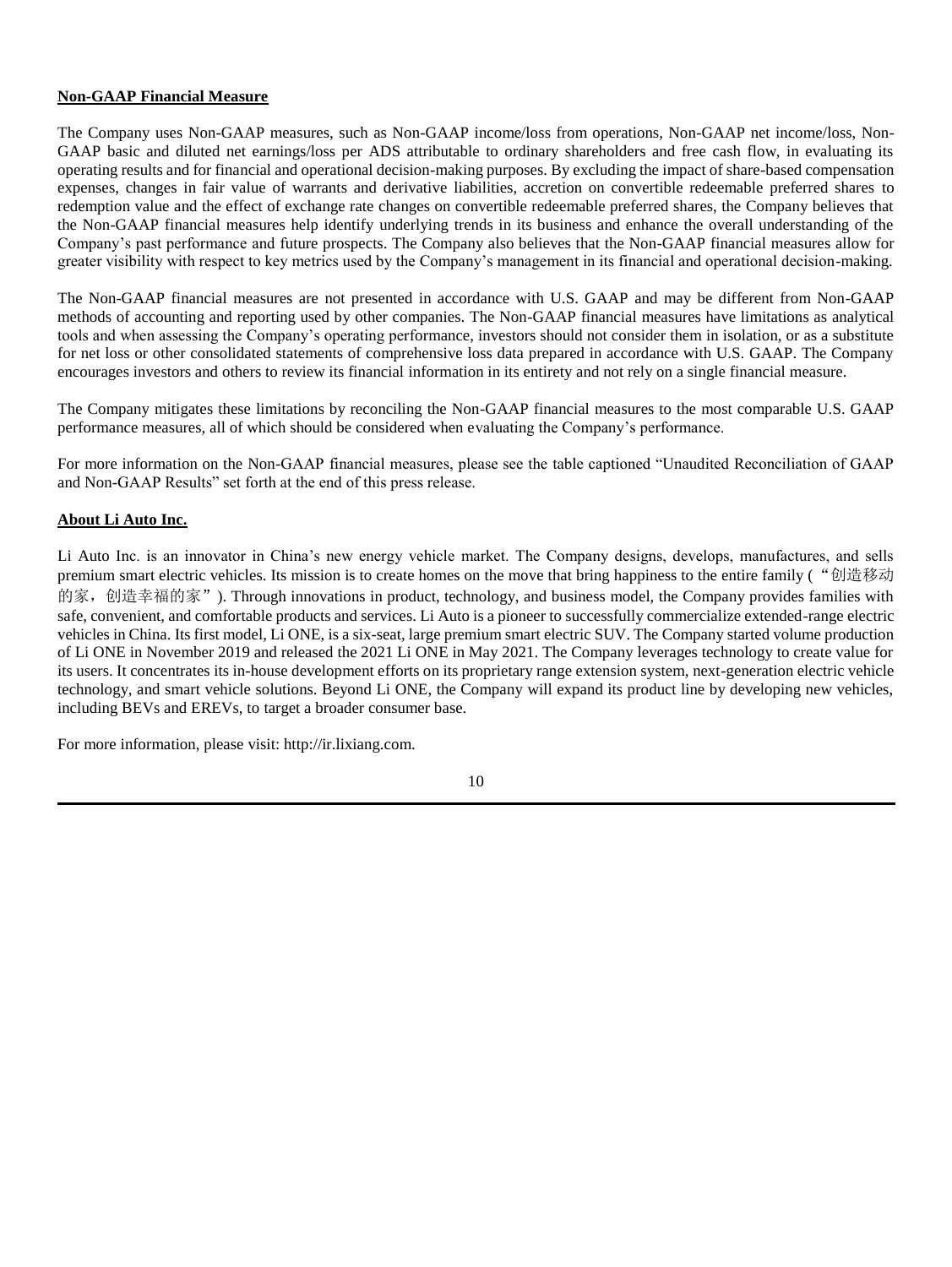#### **Safe Harbor Statement**

This press release contains statements that may constitute "forward-looking" statements pursuant to the "safe harbor" provisions of the U.S. Private Securities Litigation Reform Act of 1995. These forward-looking statements can be identified by terminology such as "will," "expects," "anticipates," "aims," "future," "intends," "plans," "believes," "estimates," "likely to," and similar statements. Li Auto may also make written or oral forward-looking statements in its periodic reports to the U.S. Securities and Exchange Commission (the "SEC") and The Stock Exchange of Hong Kong Limited (the "HKEX"), in its annual report to shareholders, in press releases and other written materials, and in oral statements made by its officers, directors, or employees to third parties. Statements that are not historical facts, including statements about Li Auto's beliefs, plans, and expectations, are forward-looking statements. Forward-looking statements involve inherent risks and uncertainties. A number of factors could cause actual results to differ materially from those contained in any forward-looking statement, including but not limited to the following: Li Auto's strategies, future business development, and financial condition and results of operations; Li Auto's limited operating history; risks associated with extended-range electric vehicles, Li Auto's ability to develop, manufacture, and deliver vehicles of high quality and appeal to customers; Li Auto's ability to generate positive cash flow and profits; product defects or any other failure of vehicles to perform as expected; Li Auto's ability to compete successfully; Li Auto's ability to build its brand and withstand negative publicity; cancellation of orders for Li Auto's vehicles; Li Auto's ability to develop new vehicles; and changes in consumer demand and government incentives, subsidies, or other favorable government policies. Further information regarding these and other risks is included in Li Auto's filings with the SEC and the HKEX. All information provided in this press release is as of the date of this press release, and Li Auto does not undertake any obligation to update any forward-looking statement, except as required under applicable law.

For investor and media inquiries, please contact:

Li Auto Inc. Investor Relations Email: ir@lixiang.com

The Piacente Group, Inc. Yang Song Tel: +86-10-6508-0677 Email: Li@tpg-ir.com

Brandi Piacente Tel: +1-212-481-2050 Email: Li@tpg-ir.com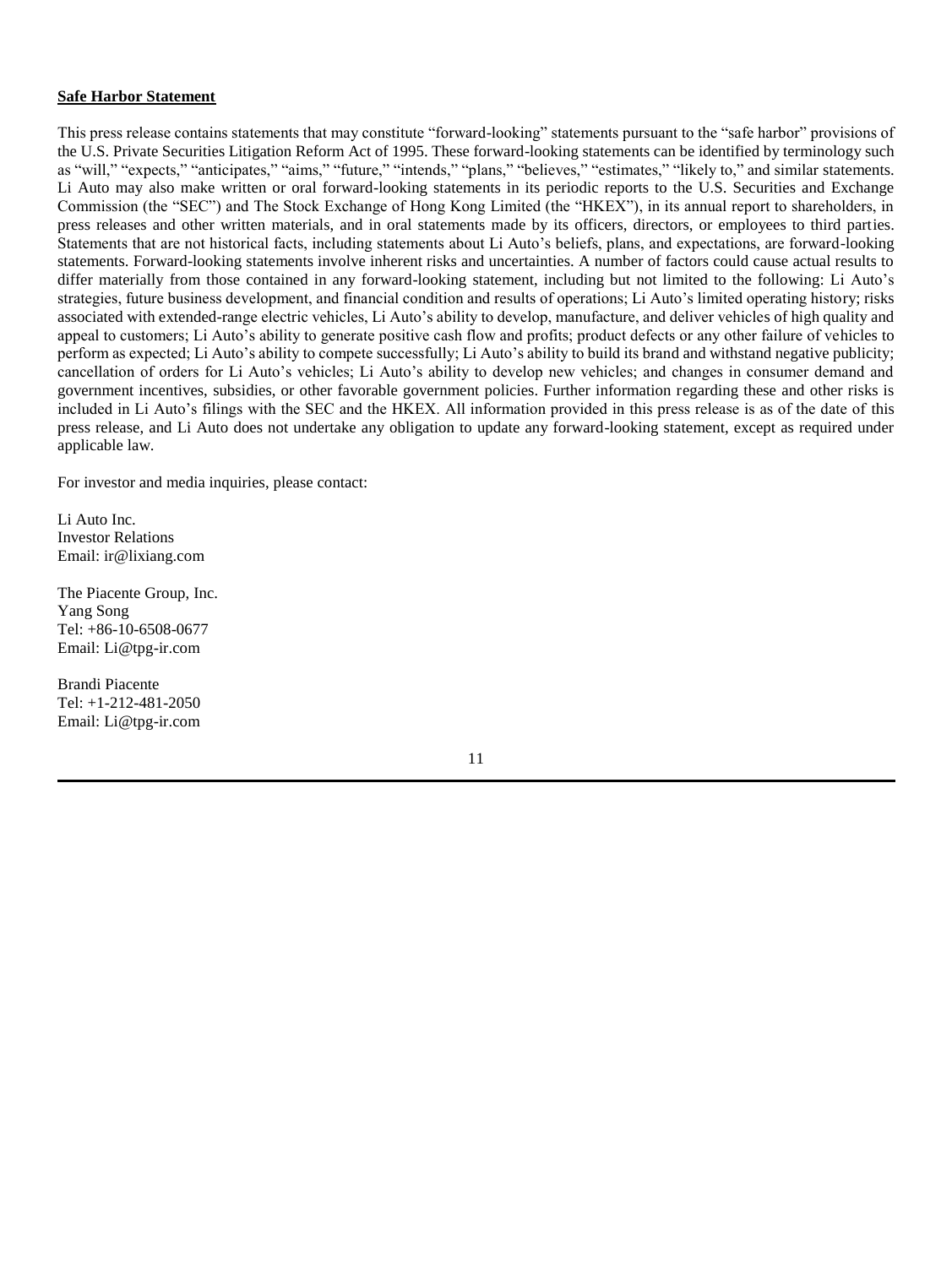#### **Li Auto Inc. Unaudited Condensed Consolidated Statements of Comprehensive Income/(Loss)**

(All amounts in thousands, except for ADS/ordinary share and per ADS/ordinary share data)

|                                                                               | For the Three Months Ended |                                                         |                       |                     | <b>For the Year Ended</b> |                                                                                                     |                      |
|-------------------------------------------------------------------------------|----------------------------|---------------------------------------------------------|-----------------------|---------------------|---------------------------|-----------------------------------------------------------------------------------------------------|----------------------|
|                                                                               | 2020                       | 2021                                                    | 2021                  | 2021                | 2020                      | December 31, September 30, December 31, December 31, December 31, December 31, December 31,<br>2021 | 2021                 |
|                                                                               | <b>RMB</b>                 | <b>RMB</b>                                              | <b>RMB</b>            | US\$                | <b>RMB</b>                | <b>RMB</b>                                                                                          | US\$                 |
| <b>Revenues:</b>                                                              |                            |                                                         |                       |                     |                           |                                                                                                     |                      |
| Vehicle sales                                                                 | 4,057,737<br>89,160        | 7,385,785                                               | 10,375,716            | 1,628,176           | 9,282,703                 | 26,128,469                                                                                          | 4,100,127<br>138,297 |
| Other sales and services<br><b>Total revenues</b>                             | 4,146,897                  | 389,389<br>7,775,174                                    | 244,736<br>10,620,452 | 38,404<br>1,666,580 | 173,906<br>9,456,609      | 881,310<br>27,009,779                                                                               | 4,238,424            |
| <b>Cost of sales:</b>                                                         |                            |                                                         |                       |                     |                           |                                                                                                     |                      |
| Vehicle sales                                                                 | (3,362,111)                | (5,830,322)                                             | (8,057,653)           | (1,264,422)         | (7,763,628)               | (20, 755, 578)                                                                                      | (3,257,003)          |
| Other sales and services                                                      | (60, 189)                  | (132,890)                                               | (182, 820)            | (28, 688)           | (143, 642)                | (492, 747)                                                                                          | (77, 323)            |
| <b>Total cost of sales</b>                                                    | (3,422,300)                | (5,963,212)                                             | (8,240,473)           | (1,293,110)         | (7,907,270)               | (21, 248, 325)                                                                                      | (3,334,326)          |
| <b>Gross profit</b>                                                           | 724,597                    | 1,811,962                                               | 2,379,979             | 373,470             | 1,549,339                 | 5,761,454                                                                                           | 904,098              |
| <b>Operating expenses:</b>                                                    |                            |                                                         |                       |                     |                           |                                                                                                     |                      |
| Research and development                                                      | (374,200)                  | (888, 460)                                              | (1,229,991)           | (193, 012)          | (1,099,857)               | (3, 286, 389)                                                                                       | (515,706)            |
| Selling, general and administrative                                           | (429, 335)                 | (1,021,299)                                             | (1, 125, 885)         | (176, 676)          | (1, 118, 819)             | (3,492,385)                                                                                         | (548, 031)           |
| <b>Total operating expenses</b>                                               | (803, 535)                 | (1,909,759)                                             | (2,355,876)           | (369, 688)          | (2,218,676)               | (6,778,774)                                                                                         | (1,063,737)          |
| (Loss)/Income from operations                                                 | (78,938)                   | (97, 797)                                               | 24,103                | 3,782               | (669, 337)                | (1,017,320)                                                                                         | (159, 639)           |
| Other (expense)/income:                                                       |                            |                                                         |                       |                     |                           |                                                                                                     |                      |
| Interest expense                                                              | (13, 123)                  | (19,236)                                                | (9,685)               | (1,520)             | (66,916)                  | (63,244)                                                                                            | (9, 924)             |
| Interest income and investment income, net                                    | 169,284                    | 150,123                                                 | 179,315               | 28,138              | 254,916                   | 740,432                                                                                             | 116,190              |
| Changes in fair value of warrants and                                         |                            |                                                         |                       |                     |                           |                                                                                                     |                      |
| derivative liabilities                                                        |                            |                                                         |                       |                     | 272,327                   |                                                                                                     |                      |
| Others, net                                                                   | 7,477                      | 67,595                                                  | 89,037                | 13,972              | 20,133                    | 187,320                                                                                             | 29,395               |
| Income/(Loss) before income tax expense                                       | 84,700                     | 100,685                                                 | 282,770               | 44,372              | (188, 877)                | (152, 812)                                                                                          | (23,978)             |
| Income tax benefit/(expense)                                                  | 22,847                     | (122, 195)                                              | 12,741                | 1,999               | 22,847                    | (168, 643)                                                                                          | (26, 464)            |
| Net income/(loss) from continuing operations<br>Net income from discontinued  | 107,547                    | (21, 510)                                               | 295,511               | 46,371              | (166, 030)                | (321, 455)                                                                                          | (50, 442)            |
| operations, net of tax                                                        |                            |                                                         |                       |                     | 14,373                    |                                                                                                     |                      |
| Net income/(loss)                                                             | 107,547                    | (21, 510)                                               | 295,511               | 46,371              | (151, 657)                | (321, 455)                                                                                          | (50, 442)            |
| Accretion on convertible redeemable preferred                                 |                            |                                                         |                       |                     |                           |                                                                                                     |                      |
| shares to redemption value<br>Effect of exchange rate changes on convertible  |                            |                                                         |                       |                     | (651, 190)                |                                                                                                     |                      |
| redeemable preferred shares                                                   |                            |                                                         |                       |                     | 10,862                    |                                                                                                     |                      |
| Net income/(loss) attributable to ordinary                                    |                            |                                                         |                       |                     |                           |                                                                                                     |                      |
| shareholders                                                                  | 107,547                    | (21, 510)                                               | 295,511               | 46,371              | (791, 985)                | (321, 455)                                                                                          | (50, 442)            |
|                                                                               |                            |                                                         |                       |                     |                           |                                                                                                     |                      |
| Net income/(loss)                                                             | 107,547                    | (21,510)                                                | 295,511               | 46,371              | (151, 657)                | (321, 455)                                                                                          | (50, 442)            |
| Other comprehensive (loss)/income                                             |                            |                                                         |                       |                     |                           |                                                                                                     |                      |
| Foreign currency translation adjustment, net of nil                           |                            |                                                         |                       |                     |                           |                                                                                                     |                      |
| tax                                                                           | (642, 349)                 | 53,965                                                  | (372,067)             | (58, 385)           | (1,020,728)               | (516, 687)                                                                                          | (81,079)             |
| Total other comprehensive (loss)/income                                       | (642, 349)                 | 53,965                                                  | (372,067)             | (58, 385)           | (1,020,728)               | (516, 687)                                                                                          | (81,079)             |
| <b>Total comprehensive (loss)/income</b>                                      | (534, 802)                 | 32,455                                                  | (76, 556)             | (12, 014)           | (1,172,385)               | (838, 142)                                                                                          | (131, 521)           |
| Accretion on convertible redeemable preferred                                 |                            |                                                         |                       |                     |                           |                                                                                                     |                      |
| shares to redemption value                                                    |                            |                                                         |                       |                     | (651,190)                 |                                                                                                     |                      |
| Effect of exchange rate changes on convertible<br>redeemable preferred shares |                            |                                                         |                       |                     | 10,862                    |                                                                                                     |                      |
| Comprehensive (loss)/income attributable to                                   |                            |                                                         |                       |                     |                           |                                                                                                     |                      |
| ordinary shareholders                                                         | (534, 802)                 | 32,455                                                  | (76, 556)             | (12, 014)           | (1,812,713)               | (838, 142)                                                                                          | (131, 521)           |
| <b>Weighted average number of ADSs</b>                                        |                            |                                                         |                       |                     |                           |                                                                                                     |                      |
| Basic                                                                         | 863,519,155                | 933,507,739                                             | 962,726,533           | 962,726,533         | 435,001,639               | 926,660,224                                                                                         | 926,660,224          |
| Diluted                                                                       | 891,416,573                | 933,507,739                                             | 1,027,358,848         | 1,027,358,848       | 435,001,639               | 926,660,224                                                                                         | 926,660,224          |
| Net earnings/(loss) per ADS attributable to                                   |                            |                                                         |                       |                     |                           |                                                                                                     |                      |
| ordinary shareholders                                                         |                            |                                                         |                       |                     |                           |                                                                                                     |                      |
| <b>Basic</b>                                                                  | 0.12                       | (0.02)                                                  | 0.31                  | 0.05                | (1.82)                    | (0.35)                                                                                              | (0.05)               |
| Diluted                                                                       | 0.12                       | (0.02)                                                  | 0.29                  | 0.05                | (1.82)                    | (0.35)                                                                                              | (0.05)               |
| Weighted average number of ordinary shares                                    |                            |                                                         |                       |                     |                           |                                                                                                     |                      |
| Basic                                                                         |                            | 1,727,038,310 1,867,015,478 1,925,453,066 1,925,453,066 |                       |                     |                           | 870,003,278 1,853,320,448 1,853,320,448                                                             |                      |
| Diluted                                                                       |                            | 1,782,833,146 1,867,015,478 2,054,717,696 2,054,717,696 |                       |                     | 870,003,278               | 1,853,320,448 1,853,320,448                                                                         |                      |
| Net earnings/(loss) per share attributable to<br>ordinary shareholders        |                            |                                                         |                       |                     |                           |                                                                                                     |                      |
| <b>Basic</b>                                                                  | 0.06                       | (0.01)                                                  | 0.15                  | 0.02                | (0.91)                    | (0.17)                                                                                              | (0.03)               |
| Diluted                                                                       | 0.06                       | (0.01)                                                  | 0.15                  | 0.02                | (0.91)                    | (0.17)                                                                                              | (0.03)               |
|                                                                               |                            |                                                         |                       |                     |                           |                                                                                                     |                      |
|                                                                               |                            | 12                                                      |                       |                     |                           |                                                                                                     |                      |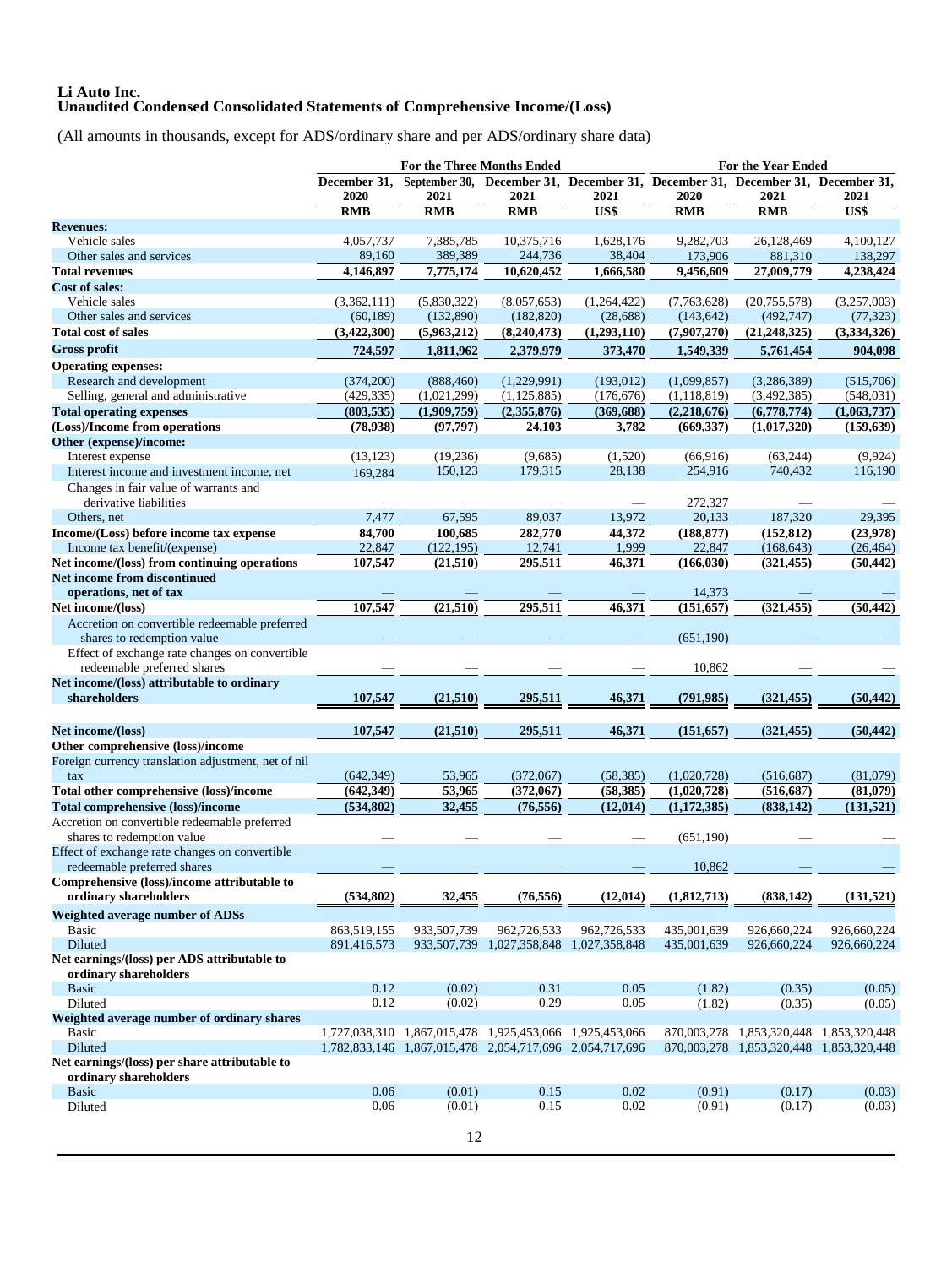# **Li Auto Inc. Unaudited Condensed Consolidated Balance Sheets**

(All amounts in thousands)

|                                                      |                   | As of                    |                          |
|------------------------------------------------------|-------------------|--------------------------|--------------------------|
|                                                      | December 31, 2020 | <b>December 31, 2021</b> | <b>December 31, 2021</b> |
|                                                      | <b>RMB</b>        | <b>RMB</b>               | US\$                     |
| <b>ASSETS</b>                                        |                   |                          |                          |
| Current assets:                                      |                   |                          |                          |
| Cash and cash equivalents                            | 8,938,341         | 27,854,224               | 4,370,936                |
| Restricted cash                                      | 1,234,178         | 2,638,840                | 414,092                  |
| Time deposits and short-term investments             | 19,701,382        | 19,668,239               | 3,086,376                |
| Trade receivable                                     | 115,549           | 120,541                  | 18,916                   |
| Inventories                                          | 1,048,004         | 1,617,890                | 253,882                  |
| Prepayments and other current assets                 | 353,655           | 480,680                  | 75,429                   |
| <b>Total current assets</b>                          | 31,391,109        | 52,380,414               | 8,219,631                |
| Non-current assets:                                  |                   |                          |                          |
| Long-term investments                                | 162,853           | 156,306                  | 24,528                   |
| Property, plant and equipment, net                   | 2,478,687         | 4,498,269                | 705,877                  |
| Operating lease right-of-use assets, net             | 1,277,006         | 2,061,492                | 323,493                  |
| Intangible assets, net                               | 683,281           | 751,460                  | 117,920                  |
| Deferred tax assets                                  | 59,156            | 19,896                   | 3,122                    |
| Other non-current assets                             | 321,184           | 1,981,076                | 310,872                  |
| <b>Total non-current assets</b>                      | 4,982,167         | 9,468,499                | 1,485,812                |
| <b>Total assets</b>                                  | 36,373,276        | 61,848,913               | 9,705,443                |
| <b>LIABILITIES AND EQUITY</b>                        |                   |                          |                          |
| Current liabilities:                                 |                   |                          |                          |
| Short-term borrowings                                |                   | 37,042                   | 5,813                    |
| Trade and notes payable                              | 3.160.515         | 9,376,050                | 1,471,307                |
| Amounts due to related parties                       | 19.206            | 37,455                   | 5,878                    |
| Deferred revenue, current                            | 271,510           | 305,092                  | 47,876                   |
| Operating lease liabilities, current                 | 210,531           | 473,245                  | 74,262                   |
| Accruals and other current liabilities               | 647,459           | 1,879,368                | 294,914                  |
| <b>Total current liabilities</b>                     | 4,309,221         | 12,108,252               | 1,900,050                |
| Non-current liabilities:                             |                   |                          |                          |
| Long-term borrowings                                 | 511,638           | 5,960,899                | 935,395                  |
| Deferred revenue, non-current                        | 135,658           | 389,653                  | 61,145                   |
| Operating and finance lease liabilities, non-current | 1,392,136         | 1,369,825                | 214,955                  |
| Deferred tax liabilities                             | 36,309            | 153,723                  | 24,122                   |
| Other non-current liabilities                        | 184,717           | 802,259                  | 125,891                  |
| <b>Total non-current liabilities</b>                 | 2,260,458         | 8,676,359                | 1,361,508                |
| <b>Total liabilities</b>                             | 6,569,679         | 20,784,611               | 3,261,558                |
| Total shareholders' equity                           | 29,803,597        | 41,064,302               | 6,443,885                |
| Total liabilities and shareholders' equity           | 36,373,276        | 61,848,913               | 9,705,443                |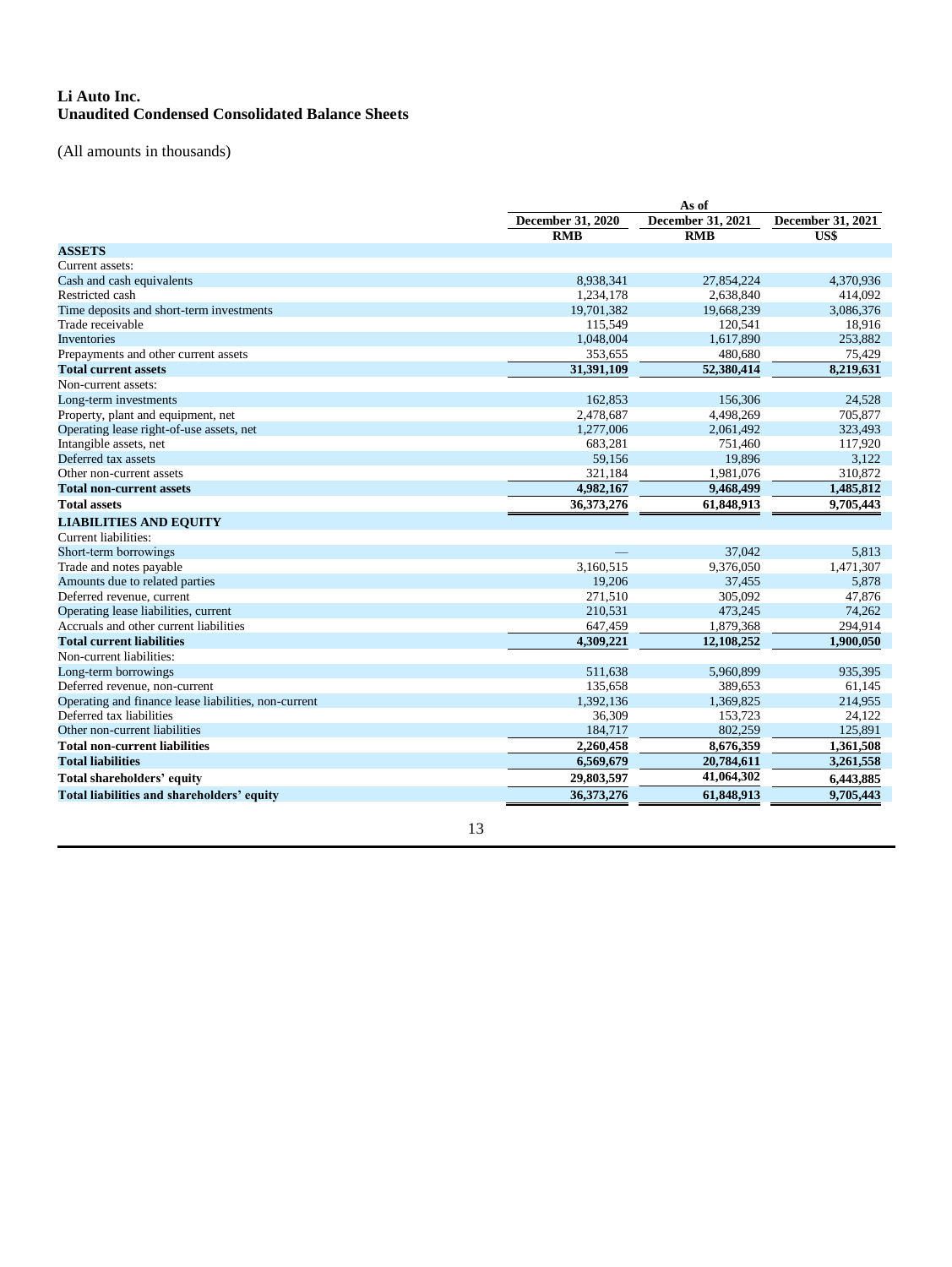# **Li Auto Inc. Unaudited Condensed Consolidated Statements of Cash Flows**

# (All amounts in thousands)

|                                                                      |                      | <b>For the Three Months Ended</b> |                      |                      | <b>For the Year Ended</b> |                      |                      |  |
|----------------------------------------------------------------------|----------------------|-----------------------------------|----------------------|----------------------|---------------------------|----------------------|----------------------|--|
|                                                                      | December 31,<br>2020 | September 30,<br>2021             | December 31,<br>2021 | December 31,<br>2021 | December 31,<br>2020      | December 31,<br>2021 | December 31,<br>2021 |  |
|                                                                      | <b>RMB</b>           | <b>RMB</b>                        | <b>RMB</b>           | US\$                 | <b>RMB</b>                | <b>RMB</b>           | US\$                 |  |
| Net cash provided by operating<br>activities                         | 1,821,341            | 2,169,517                         | 3,836,898            | 602,093              | 3,139,804                 | 8,340,385            | 1,308,788            |  |
| Net cash (used in)/provided by<br>investing activities               | (8,300,693)          | 6,962,534                         | (7,109,624)          | (1,115,655)          | (18, 737, 725)            | (4,257,244)          | (668, 054)           |  |
| Net cash provided by financing<br>activities                         | 9,990,955            | 11,010,741                        | 165,030              | 25,897               | 24,710,697                | 16,709,533           | 2,622,090            |  |
| Effect of exchange rate changes                                      | (149, 910)           | (8,659)                           | (360, 431)           | (56, 559)            | (376, 646)                | (472, 129)           | (74,086)             |  |
| Net change in cash, cash equivalents<br>and restricted cash          | 3,361,693            | 20,134,133                        | (3,468,127)          | (544, 224)           | 8,736,130                 | 20,320,545           | 3,188,738            |  |
| Cash, cash equivalents and restricted<br>cash at beginning of period | 6.810.826            | 13,827,058                        | 33,961,191           | 5,329,252            | 1,436,389                 | 10,172,519           | 1,596,290            |  |
| Cash, cash equivalents and<br>restricted cash at end of period       | 10,172,519           | 33,961,191                        | 30,493,064           | 4,785,028            | 10,172,519                | 30,493,064           | 4,785,028            |  |
|                                                                      |                      |                                   |                      |                      |                           |                      |                      |  |
| Net cash provided by operating<br>activities                         | 1,821,341            | 2,169,517                         | 3,836,898            | 602,093              | 3,139,804                 | 8,340,385            | 1,308,788            |  |
| Capital expenditures                                                 | (222, 228)           | (1,004,543)                       | (2,221,529)          | (348, 606)           | (675, 187)                | (4,007,691)          | (628, 894)           |  |
| <b>Free cash flow</b>                                                | 1,599,113            | 1,164,974                         | 1,615,369            | 253,487              | 2,464,617                 | 4,332,694            | 679,894              |  |